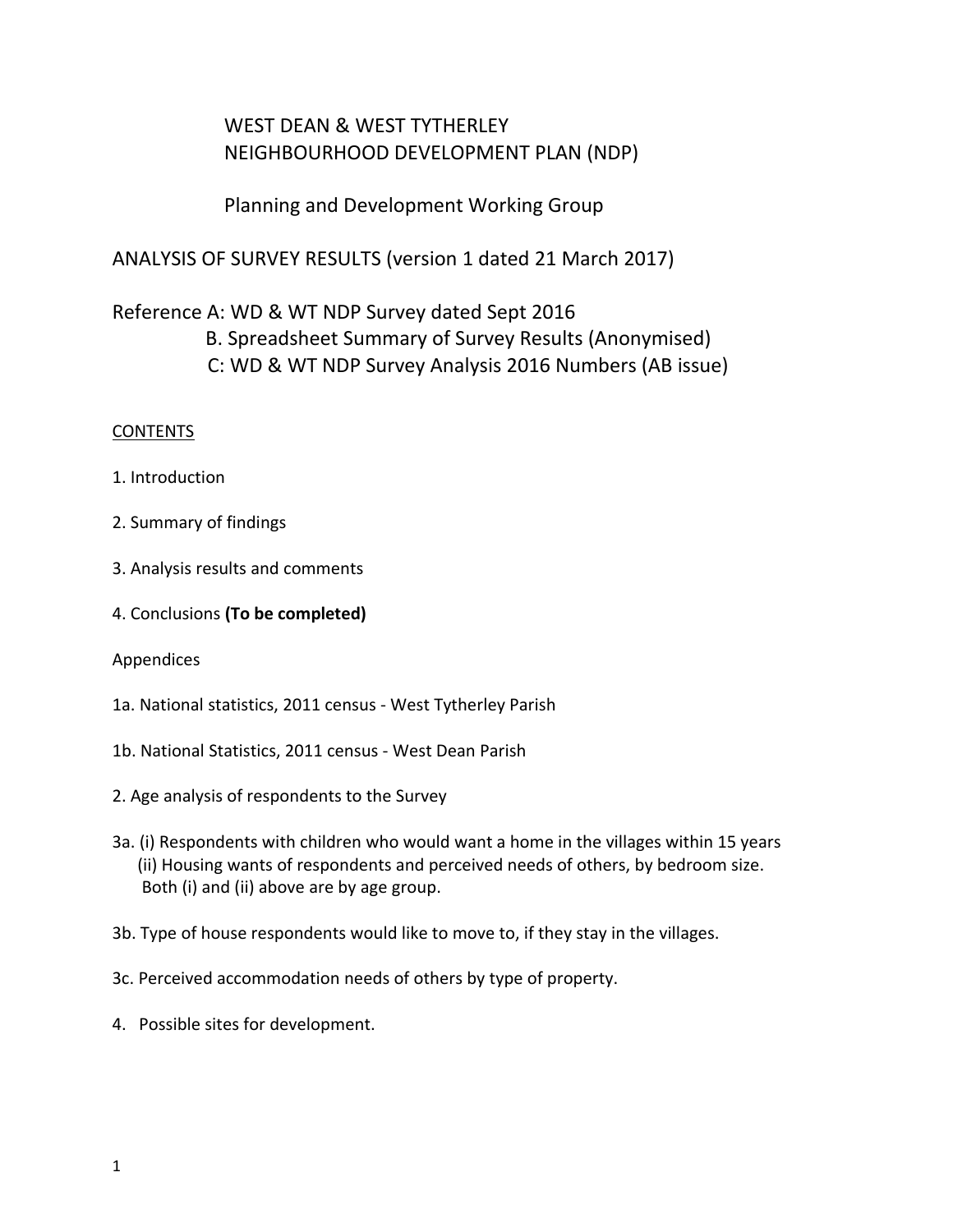#### **INTRODUCTION**

- 1.1. This report by the Planning and Development WG is an analysis of the WD&WT NDP survey (Reference A) distributed in Sept 2016 and collected in Nov/Dec 2016. An anonymised spreadsheet of the results (Reference B) was produced and made available to the WG for this analysis. A Table of survey numbers collected from Households per Post Code and based on the Electoral Roll was produced in Dec 2016 (Reference C). The 2011 Census was used as a basis for identifying household occupancy across the two parishes. This report addresses mainly Part 5 of the survey covering Planning and Development. All documents referred to herein are all to be found on the Drop Box Folder available to SG members.
- 1.2. It is assumed that the final Neighbourhood Development Plan will have to cover many aspects and that extracts from this analysis will form only a part of the whole. There are almost certainly too many numbers and some of the spreadsheets would benefit from being presented in more pictorial terms. There will need to be correlation with the analysis conducted by the other WGs. Depending on the outcome of the overall survey assessment, appropriate histograms or the like can be prepared in due course.
- 1.3. We are all conscious of the need to be aware of the pitfalls of interpreting statistics. Attention is drawn to some of the more pertinent ones in this analysis, namely;
	- (a) Sample sizes;
	- (b) The accuracy of the opinions given when perceiving what others may need;
	- (c) Uncertainty about the position/number of individual voters within households;
	- (d) Appreciation of the differences in some of the housing categories and the consequences e.g. between social, low cost and community housing.
- 1.4. The tables refer to the two villages, although there are WT parish respondents living in WD at one extremity and Stony Batter at the other extremity of the NDP area. There are a significant number of responses from inside the NDP area but outside both the conservation area and settlement boundaries (e.g. Frenchmoor). There are a few responses from households that are close to but outside the NDP boundary all together.

#### **ANALYSIS AND COMMENTS**

#### *Age Analysis*

#### Results

3.1. Full details are included at Appendix 2. In both villages the highest number of respondents are in the 41-64 category, being 79/169 (50%) for WT and 56/99 (56%) for WD. The number of over 65s in both villages is substantial; 70 (41%) and 20 (20%) for WT and WD respectively.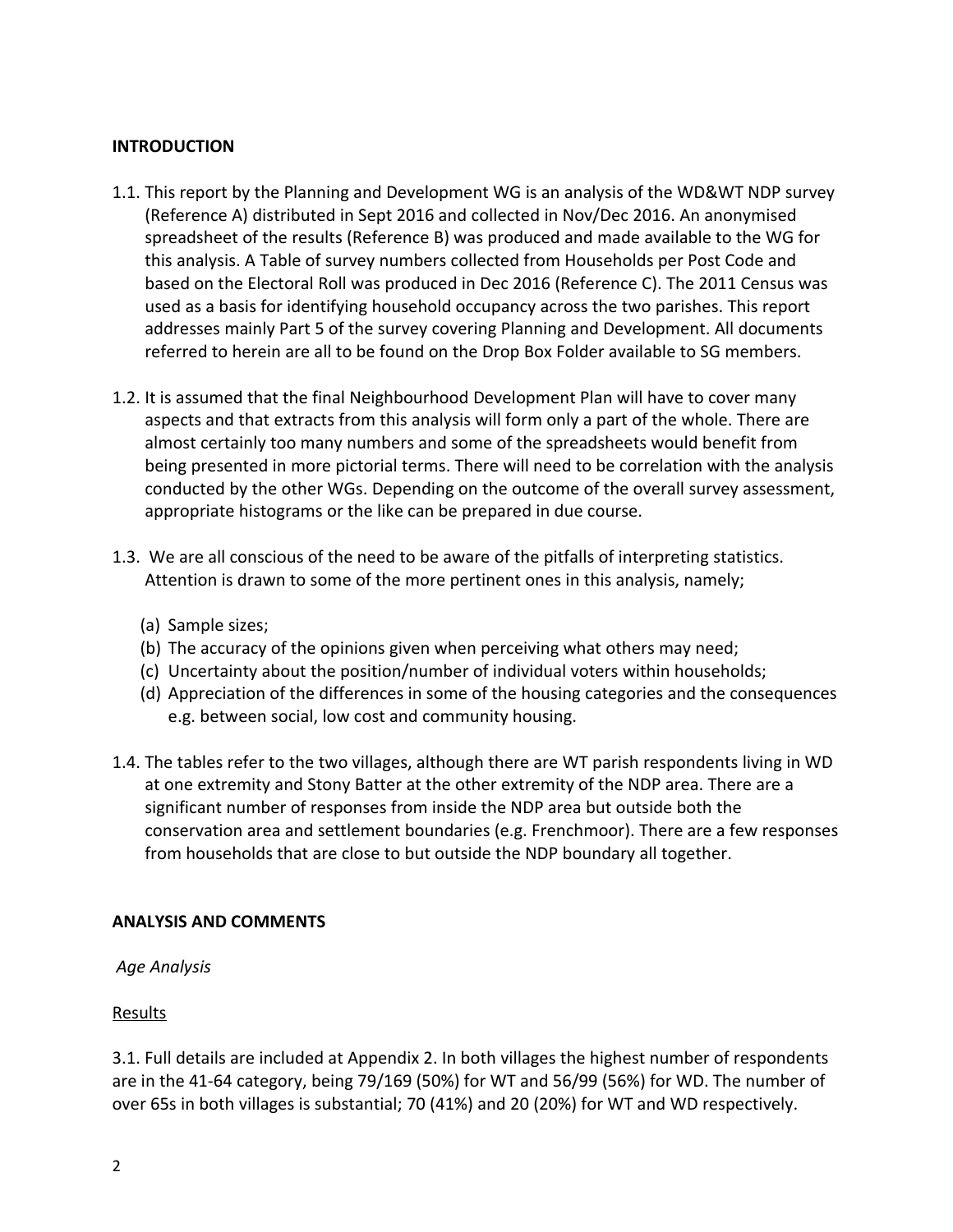## Comment

3.2. WG was unable to obtain accurate data regarding the age profiles of the populations of the two villages; only the total numbers at the date of the 2011 Census (see Appendices 1a and 1b). They were 588 for WT and 252 for WD. The total number of survey respondents was 169 for WT and 99 for WD. There will obviously be a reasonable number of under 18s but they are unlikely to be anywhere near the differences of 419 (588-169) and 153 (252-99). Even if children represent 50% of the unknowns that would still leave 210 and 77 presumed adults who have not responded. We don't known the age categories those adults fall into, so there could be a serious distortion of needs etc. if emphasis is given proportionately to those who have replied.

Having made those points, we have what we have! Consequently, the analysis comments are made on the assumption that we have representative samples across the age groups.

## *Future housing needs of children currently in the villages*

## Results

3.3. There were 25 out of 169 respondents in WT (15%) and 30 out of 99 in WD (30%) who indicated that they had children who they expected would need a home in their village within the next 15 years. See Appendix 3a for full details.

# Comment

3.4. No conclusions can be drawn with confidence but It could well be the case that large numbers of the younger generation, if they have a choice, would find village life does not offer enough opportunities or an active enough social life. On the other hand demographic trends coupled with fast broadband, more working from home and starter businesses might change this observation.

*Size of property respondents would like to move to, if they stay in the village*

## **Results**

3.5. Full details are at Appendix 3a.

# **Comment**

3.6. By and large, the results are what one would expect; a higher demand for smaller properties for the over 65s and an increase in demand for the number of beds in the 41-64 category. Demand for 5+ beds is very small (5% WT, 8% WD). What would be helpful to know is how many of the 2-3 beds would in fact be happy with a 2 bed. One could assume all the 2 beds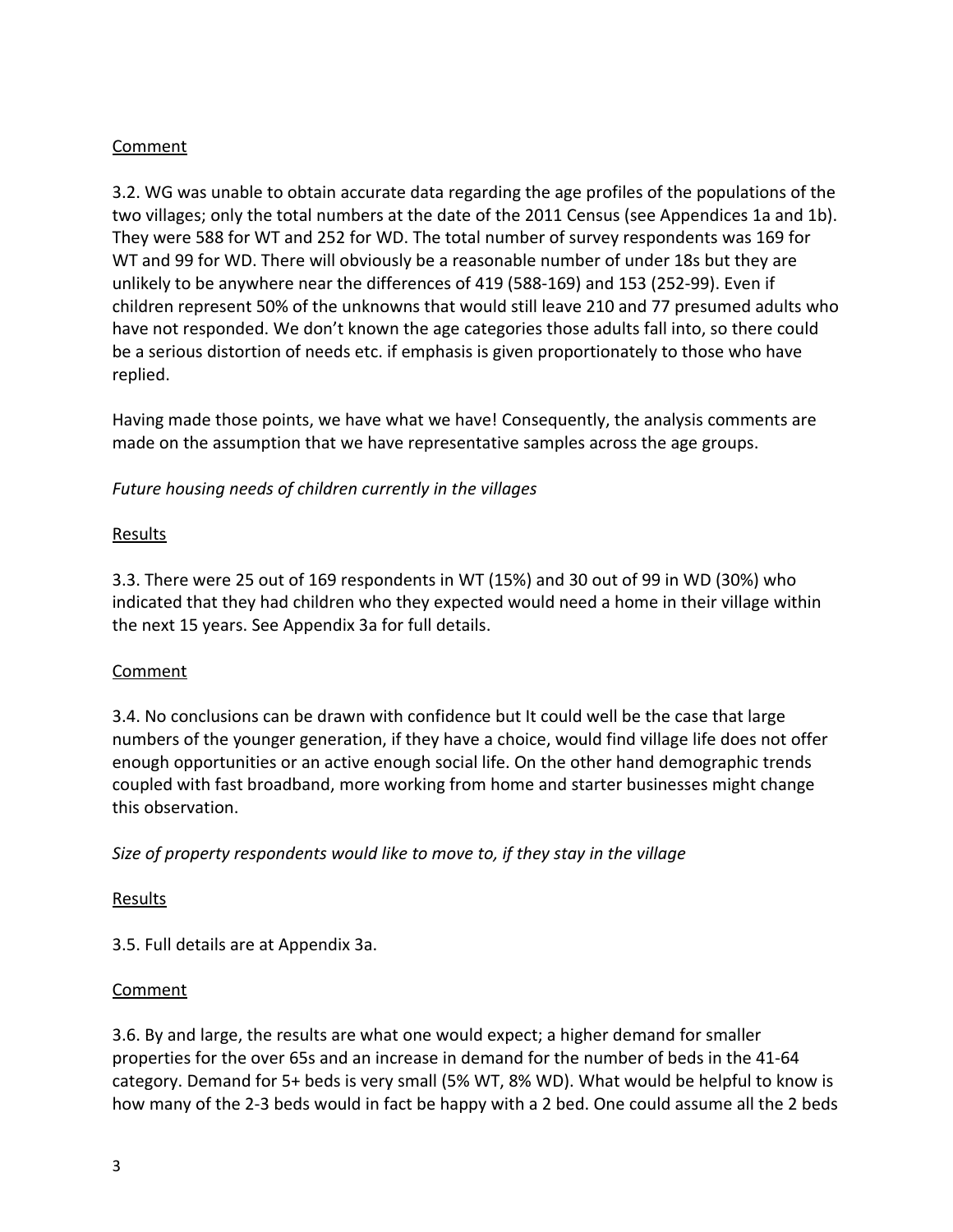were in the 1-2 category and therefore all the 2-3 beds were for 3 beds but we cannot assume that is the case! If one assumes an even split between the 2-3 beds, there is a substantial need for 1-2 beds in both villages (47+50/2 = 72) for WT and (12+24/2=24) for WD, 43% and 24% respectively.

*Type of property respondents would like to move to, if they stay in the village*

# Results

3.7. Full details are at Appendix 3b. There is a clear majority preferring smaller retirement homes (25% in both villages). Low cost is, perhaps understandably, popular (11, 11% for WT and 6, 13% for WD). There is also a noticeable demand in WT for Warden assisted properties (8, 8%). 1-2 bed bungalows are favoured in both locations (see note above regarding 2-3 beds including 2 beds.)

3.8. It is not sure what to make of the Self Build statistics in any of the sections. There is clearly a desire to self-build (17% in WT and 28% in WD) but in what way (new plot, old house replacement, or part of a small development) or in which location is not clear.

# *Size of property perceived to be needed by others*

# Results

3.9. Full details are at Appendix 3a. There is a substantial perceived demand for 2-3 beds (116, 68% for WT); (60, 60% for WD). See above comments about the number of 2 beds in the 2-3 bed category.

# Comment

3.10 WG members are concerned about placing a high level of confidence in what respondents think other people may need.

3.11. The pattern is similar to the known wants of those who would move and stay in the villages. Perhaps a little surprising is the number of 65+ who want 3-4 or 5+ beds (11 and 9, for WT and WD respectively.)

# *Type of property perceived to be needed by others*

# **Results**

3.12. Full details are at Appendix 3c. There is a substantial perceived need for small retirement and warden assisted accommodation (45 and 19 respectively for WT); 40 and 12 for WD. When combined, these categories are 28% and 33% respectively.